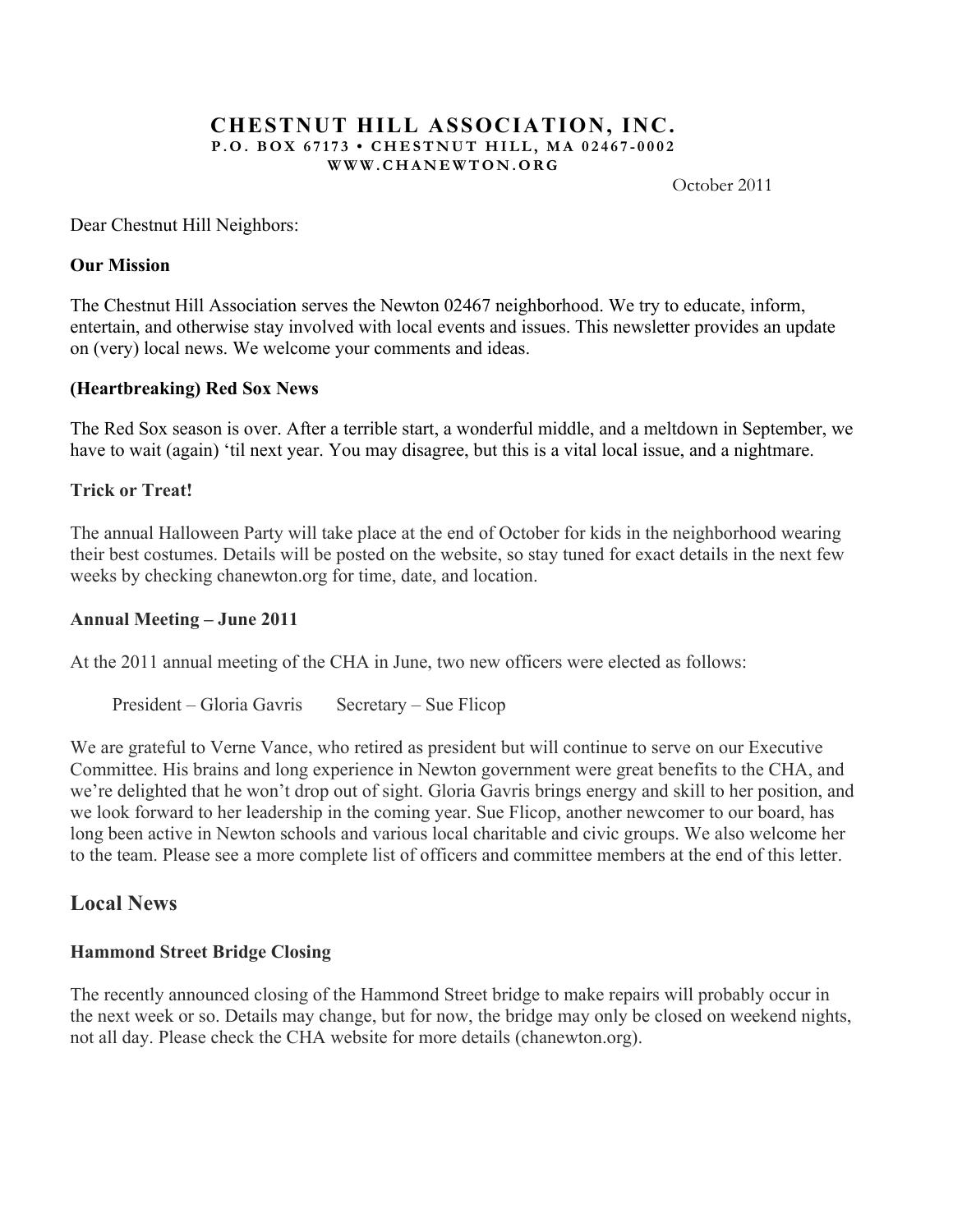### **Six Off-Leash Dog Parks Now Open**

The Parks and Recreation Commission manages off-leash dog parks program with the advice and support of the Off-Leash Area Working Group. The six current locations are Old Cold Spring Park, Newton Centre Playground, Claflin Playground, plus three fenced-in parks, Cabot, Hunnewell, and McGrath. Four additional locations are in the review process and by the end of the year, Newton could have a total of ten off-leash parks available to dog owners. Chestnut Hill dog owners will find Old Cold Spring Park the closest of the approved locations. (Enter at 1200 Beacon Street.)

To use the dog parks, every dog must be vaccinated and licensed in Newton and carry a permit tag that costs \$50 per year. Details are available at www.ci.newton.ma.us/Parks/DogInformation/index.htm.

# **Waterworks Museum**

The new Waterworks Museum has opened. Located across from the Chestnut Hill Reservoir at 2450 Beacon Street, the Museum incorporates the original pumping station for the reservoir, built in 1887. Designed in the style of H. H. Richardson, it is an historic architectural landmark. "Water Day at the Reservoir" is tentatively set for Saturday, October 22 to commemorate the opening of the Boston water system on October 25, 1848.

The museum is open on Wednesdays from 11 a.m. to 9 p.m. and on Thursday through Sunday from 11 a.m. to 4 p.m. Closed on Monday and Tuesday. The museum also makes available function rooms for private events. Many more details and historical photos are available on the website, www.waterworksmuseum.org. (Tel: 617-277-0065.)

# **Hammond Pond Project**

The proposed plan to "improve" Hammond Pond, the 22-acre pond behind the Chestnut Hill Shopping Center (AMC movie theater, Legal Seafoods, Star Market, etc.) has not been approved, although certain sponsors are still involved in the project. A public hearing was held in March, including a wide range of supporters and opponents. The DCR (Department of Conservation and Recreation) will be having a public meeting soon to review the plans, the feasibility study, and long-term requirements for ecological improvements. The project design and proposed schedule will also be reviewed at that time. No date has been announced yet. We'll try to alert you via email when time and place are set. Check our website.

# **Opus Dei Project**

Work has started on the addition and renovation of the house at 481 Hammond Street, at the corner of Hammond Street and Suffolk Road. The addition will have a chapel, kitchen, meeting rooms and bedrooms. The interior of the existing house will receive an updating and some rooms will be reconfigured. The addition will be completed in the spring of 2012, and the renovations to the house should be finished by the end of next year. The house is associated with Opus Dei, a personal prelature of the Catholic Church, which encourages people to seek holiness in everyday life. Joe Billmeier is the director of the house and welcomes any comments or questions: 617-738- 7348 or email at jbillmeier@comcast.net.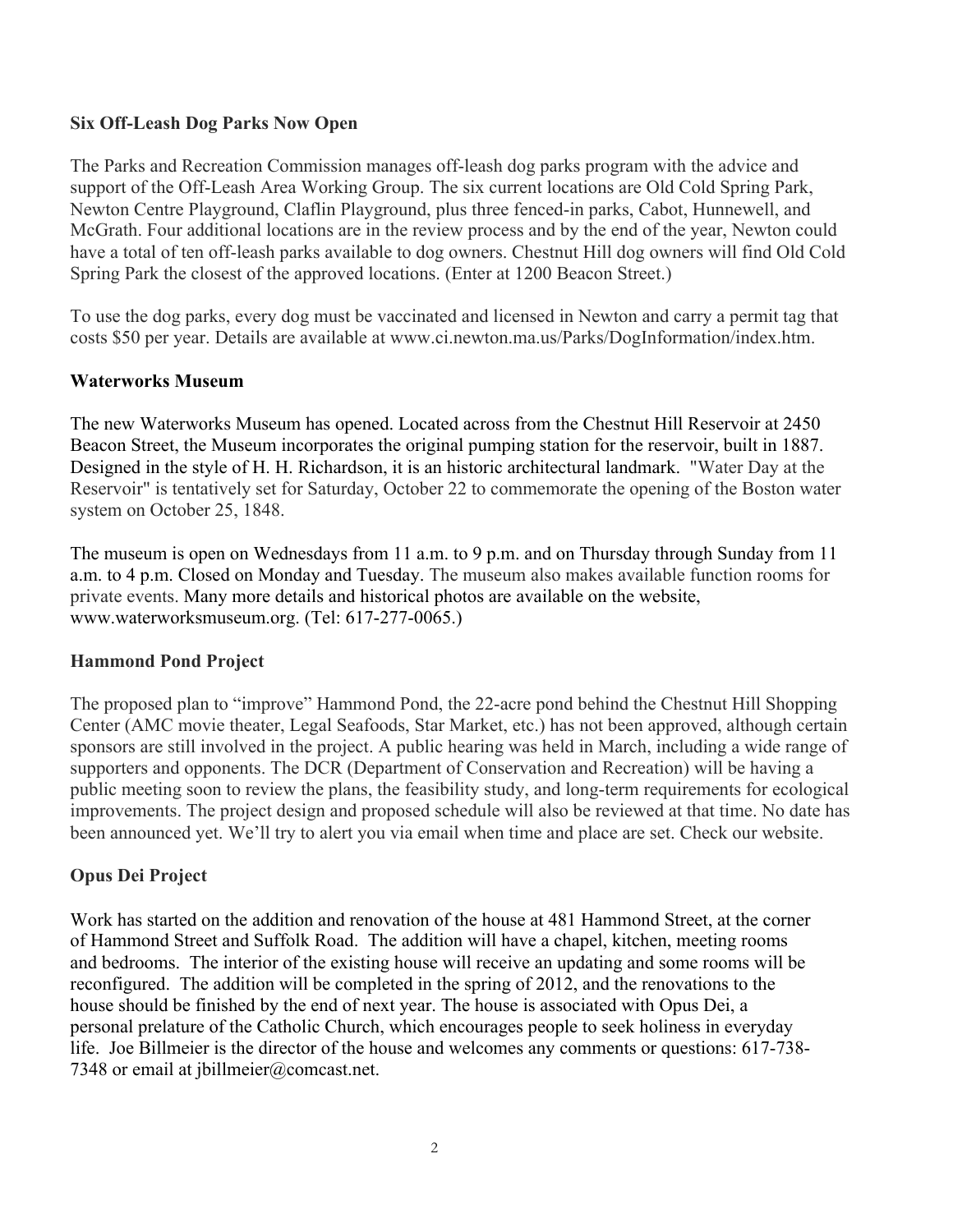### **Proposed Newton 9/11 Memorial**

You may have seen or heard of a proposed project to honor the Newton residents who died ten years ago on 9/11. A private group is working to raise money and obtain approval from the City to proceed with plans for an outdoor memorial at or near City Hall. The project has moved through the preliminary stage, and a public hearing will be held before the Parks & Recreation Commission on Monday, October 17 at 7 p.m. in the War Memorial Auditorium at City Hall. See also: www.newton9-11.org.

# **Boston College News and Construction Update**

BC continues to build the new Stokes Hall along College Road, with significant progress made during the summer. The building is about half completed and should be closed in before winter. There is a virtual tour on the web at www.bc.edu/stokeshall. Completion is scheduled for a year from now.

BC plans to install a pedestrian stoplight on Beacon Street at Lawrence Ave. Newton Police are making efforts (undercover) to ensure safety for students and pedestrians along that stretch of Beacon Street. Please stop for pedestrians in the crosswalk there (and everywhere else).

The BC stop on the MBTA green line may eventually move to the other side of Thomas More Road.

If you have an issue with BC students in your neighborhood, you may call Steve Montgomery, Off-Campus Student Community Liaison at 617-552-6028 or email him at Stephen.montgomery@bc.edu.

# **Boston College Remaining Home Football Schedule – Fall 2011**

| Oct. $1$ | Wake Forest (Saturday)   |            | $12:30$ p.m.   |
|----------|--------------------------|------------|----------------|
| Nov. $3$ | Florida State (Thursday) |            | 8 p.m. ESPN TV |
| Nov. 12  | NC State                 | (Saturday) | Time TBA       |

Game times and TV coverage will be announced later. Check your local listings. As always, parking in the neighborhood will be prohibited from two hours before the game begins until two hours after the end of the game. Police will be on duty to issue citations and authorize towing of offending vehicles.

# **Update on Shopping Malls**

# **Chestnut Hill Square Development**

New England Development has begun work at the former Omni Market location on Route 9 with demolition of the former buildings on the site. Look for a lot of construction on Route 9 next summer.

# **Chestnut Hill Shopping Center**

The strip of stores including Century Bank, City Sports, Legal Seafood, and the Cottage Restaurant will undergo some renovation or enlargement in the future. The Century Bank/CitySports end of the mall will be changed from one to three stories, including retail space and more parking on the Route 9 side. Legal Seafood and the Cottage Restaurant will not change at this time.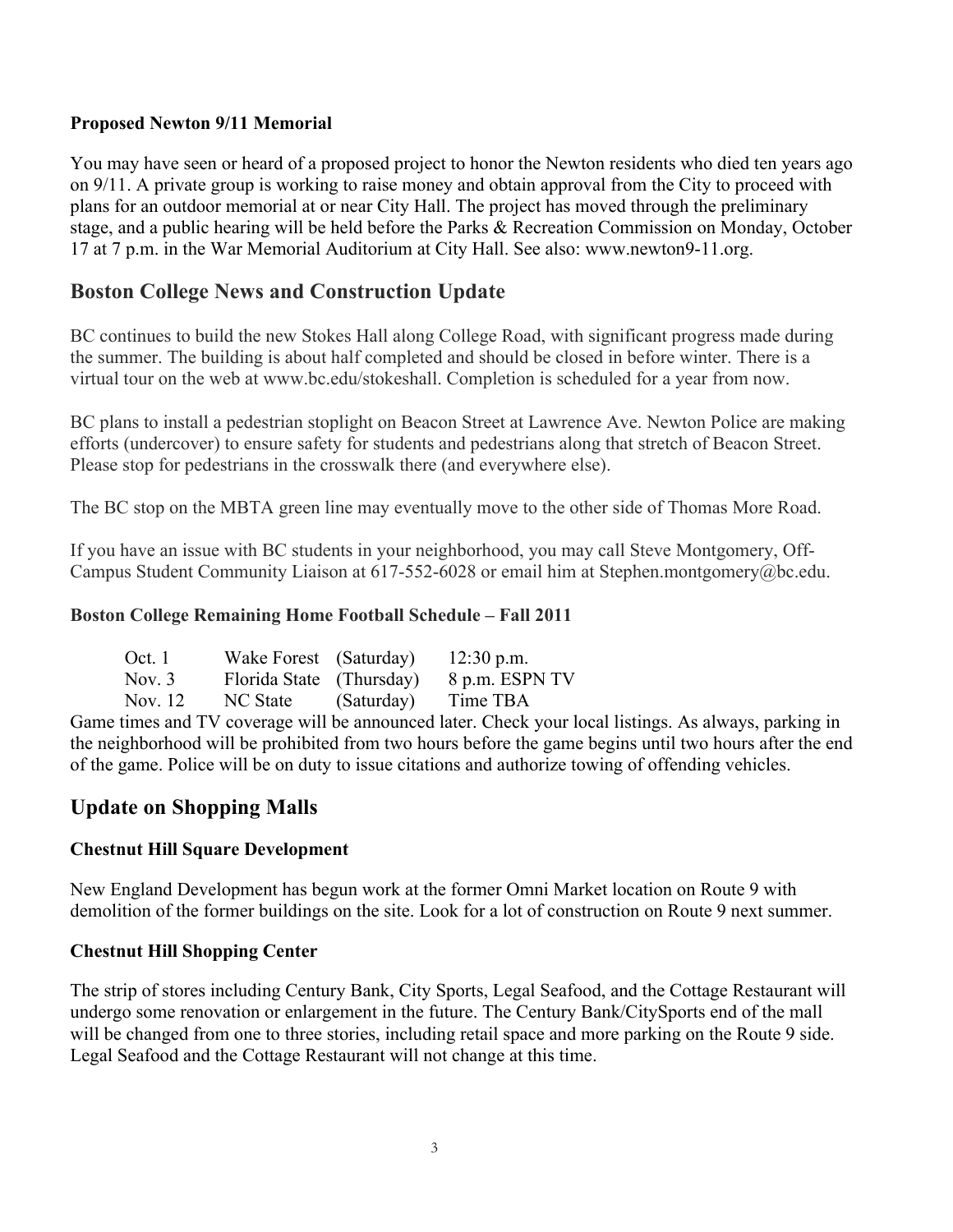### **Atrium Mall**

Anyone who has visited the Atrium recently knows that many of the spaces that formerly were occupied are now vacant, and there are few signs of life in those that are still open for business. One clerk said, "Can you find me a new job? This one may not last until Christmas." Tiffany, one of the key tenants, is moving across the street to the Chestnut Hill Mall in mid-November. We understand that the restaurants (Cheesecake Factory, Bertucci's, etc.) will stay there, but the retail spots may be converted to office space. Rumors abound, but facts are scarce at this time.

### **The Mall at Chestnut Hill**

Thanks to the anchor stores at the Mall, more traffic is visible. The property managers appear to be consolidating retail operations there rather than at the Atrium, also in the Simon Property portfolio. If you are looking for retail space, there are plenty of opportunities in Chestnut Hill!

# **In Other News….**

# **Sidewalk Snow Shoveling – Be Prepared for Winter!**

Newton recently passed a trial ordinance requiring all residents to shovel their sidewalks within 30 hours following a snowstorm. The two-year trial will get its first test in the coming winter. No fines will be issued during the trial period. We hope that the City will ensure that plows do not leave the mountains of snow blocking intersections and handicap-access ramps that were so numerous, dangerous and annoying after last season's many heavy storms. A reminder of the rules has been inserted in our recent water bills. You can also check www.newtonma.gov/snow for more info.

Residents should make best efforts to comply, enlist volunteers to shovel for them, or pay someone to do the work. You may call 617-796-1600. Residents with no sidewalk are off the hook, and the City may do the job on the busiest streets. We'll wait and see what happens.

### **Check the CHA Website**

Our website (www.chanewton.org) is running and an efficient way to communicate with our neighbors. The paper newsletter will continue to review and update information that affects our community, but the website and email contact will be faster to deliver news you can use about traffic changes, meetings, or other timely events. Please be sure that we have your email address. (You can know we have your email address if you receive emails from the CHA.) Register your contact information on the website by email to admin@chanewton.org. Remember that we will not share your email addresses with anyone else.

# **Watch Your Mail for Special Membership Information**

In the near future, you should receive a special mailing with important information about membership in the CHA. Please read it carefully and respond promptly.